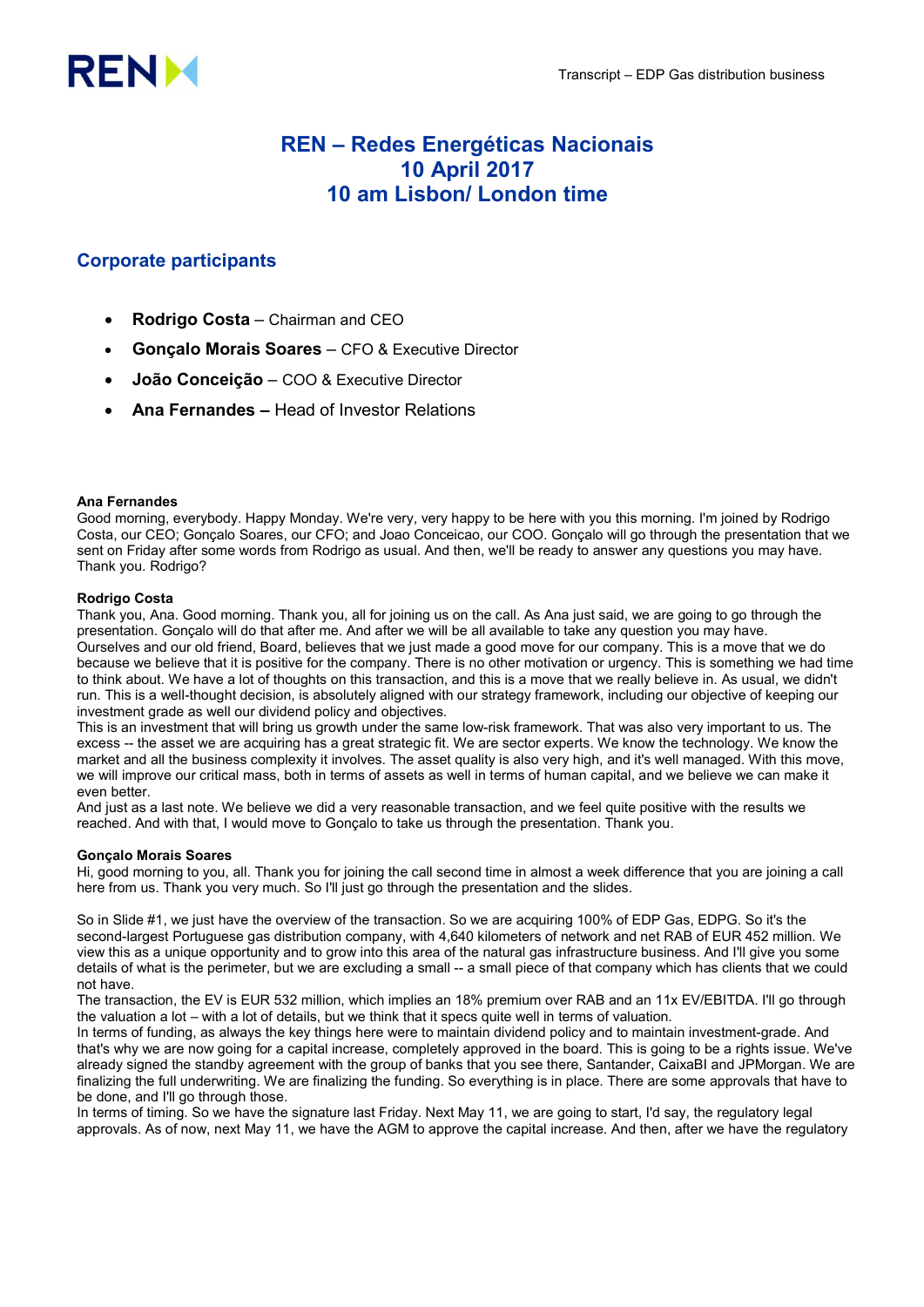

authorizations, we will go as soon as we can with the capital increase followed by a debt issuance. I'll go a little bit more in detail for each of these.

So let me go to Slide #2 to describe you the asset. So as we said, EDP Gas, formerly known as Port Gas, is a gas distribution company, mostly in the northern part of the country. You can see on the right-hand side of the slide the geographical configuration, basically the main cities' ports, of which you also have Braga and Guimaraes gas distribution mostly on the coast and on that front on that area. It's a long-term concession, a little bit like ours, so a 40-year concession that ends in 2047. This is a fully regulated business, very much same kind of remuneration and regulation that we have on our gas assets with 3-year regulatory periods, very consistent with what we do already.

In terms of the perimeter of the transaction, we are buying 100% of everything, excluding as you see, EDP Gas SU, called in Portugal, CUR, but it's basically a last resort gas supply. So this is a piece of the company that actually has clients hanging in there. And this is a condition precedent for the transaction to be closed, that EDP is able to spin off and to put aside this piece of the company and then for that, they will have to ask the state's authorization to do that, and I'll explain to you a little bit more how that would go about.

So in our opinion, this is an asset that we know. We know the key things. We know how it works. It's very similar kind of, with some differences, yes, but very similar kind of infrastructure, O&M-based infrastructure business with the same kind of regulation and enforcement with a good management already in place, but we also, I think, have good knowledge of how this business works from our side.

Going to Slide #3. So just some key numbers. As I told you, this is a pretty wide network, 4,640 kilometers. It connects almost 340,000 clients or connection points.

In terms of key financial data, it has an EBITDA last year 2016 of EUR 48.5 million, a net income of close to EUR 21 million. As we told you the regulated asset base is almost EUR 452 million. It's doing CapEx of a little bit above EUR 20 million. In terms of the rates of return in '15, '16, they were 7.85%.

The spread now, as you may know, if you accompany this, the spread between the transportation or the transmission assets, which is the one that's REN currently owns, and the distribution assets came down from 50 to 30 basis points in terms of difference. So they will be making 30 basis points above what we have on our own gas assets.

Going to Slide #4 and looking at how we think -- why we think this is a good transaction and a good asset. So first of all, this is a growth opportunity for us, and not only for the immediate risk or the immediate growth that it has to us, all of these EUR 450 million to our RAB, but also because EDPG has a strong growth potential. This is the second-largest gas distributor, but compared to Lisboagas has a much lower for historical reasons, much lower gas penetration and it has been in the last 5 years growing at a faster pace than the other DSOs. So Lisboagas has a gas penetration of around 45%. This company has a gas penetration of around 27%. So there is a good opportunity to grow in this sector, and in this company and we are foreseeing at least a 4% a year growth in the next 5 years.

It will increase, as I said, our own RAB by 13% immediately with the EUR 452 million. So we think that on the growth side, it is a positive transaction.

It is also a low risk transaction. So there is, in terms of integration, very low risk. You see the same kind of regulation. So we know it well. We do not think that there is any major risks integrating this company. The regulatory framework is very similar, very aligned with what we have, very long-term concession. So we believe that it is extremely low risk in terms of transaction. We also believe that it has a good valuation. So the EV/EBITDA was around 11%, which is below what our recent transaction, I mean, actually it is the lowest of the recent transactions in the market, especially in the transaction where we are gaining full control. I'll be happy then to go into a bit more into detail of why we also think this bodes well against our own multiples currently in the markets and because of the differences that this company has namely. We have growth moving forward, and I think that clearly explains about that difference.

In terms of the SPA, although we cannot go into a lot of details, I can tell you that it protects us really well against transaction risks. We don't have any contingent payment moving forward, and we do feel that over the long term -- medium to long term, we will have opportunities to gain some synergies. So of course, we still have to go inside the company to know it well, but from what we know from the structure itself, we do believe that it has some potential either in personnel or [INM] to achieve some synergies.

In terms of funding, as I said, it was important to us to maintain the investment-grade credit metrics, that is why, as well as to maintain the dividend

policy that we have in place. That is why we are proposing this capital increase, so that we can maintain an FFO method, which is unchanged or actually even improves a little bit and so that we can actually also maintain the same level of dividends that we are proposing. Although we think that this even, in the medium term, positions the company better than it is now to change that dividend policy. As of now, it is very important to us that we are maintaining the dividend policy that we have in place, which is a key commitment that the company has with the markets.

I think that finally, this could have a potentially positive impact, not only on the free float, but on the liquidity of the shares. And so I think that's another slight positive that the transaction may have.

Moving to Slide #5 and looking more at the growth. So you can see here this penetration. This has more or less the same kind of households that Lisboagas in Portugal has, so close to 22%, but a much lower penetration rate. So we are at 26.4% versus 45.3%. So that is why the former owner was already forecasting debt and we are also forecasting debt and that the connection points will be increasing in the next few years at a good pace around 4% a year. And that it is completely in line with what was already the expectation.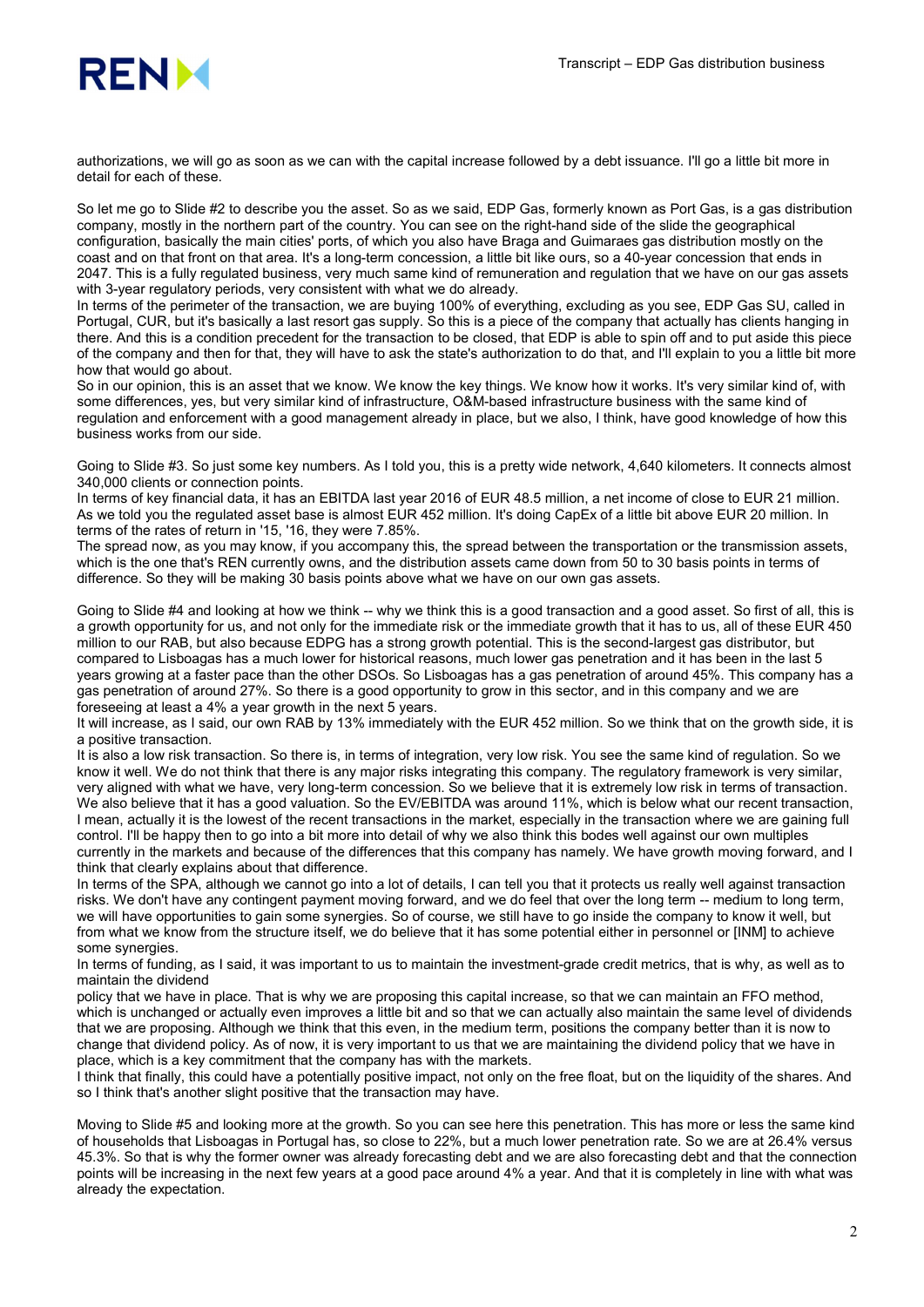

In terms of EBITDA, this adds immediately around 10%. This is a kind of a pro forma numbers that we put together just to give you a rough idea, but it's just to give you an idea of how much it adds to REN, so around 10% in EBITDA and around 13% on the RAB side. So not only does it give future growth in terms of looking forward, but it gives us also the immediate growth on the financials and on the asset base.

Moving to Slide #6 to the transaction multiple. So we have a transaction multiple of around 11x net debt-to-EBITDA. You can see that this is the lowest compared to all other transactions done in the recent past, even in comparing to the Galp Gas Natural distribution transaction that was done last year. It's also lower than that. I can tell you that if you take into account the fact that we have certain protections in place, the fact that we should have certain synergies in the coming years, and the fact that this has a growth profile versus what REN has now, which is a non-growth or even a slight decrease, you can understand well the difference between the level of multiples that we are trading now in this fund. And if you look at the EV-to-RAB multiple, we are actually trading at around 14% premium right now. And if you have some of these things that I told you about, namely the synergies, you start to get and to see that the multiple that we paid for in this transaction is very much aligned with what we actually already have in our own company. That being also -- and adding to the fact that in terms of when comparing with other transactions. For instance, in terms of the Galp Gas distribution, this is a company that has lower growth because it has much higher penetration. So when you compare in terms of multiples, I think it's very important to note that, one thing is to pay one multiple which is even lower but which has a lot of growth.

Let me just say this, as I told you that the contract has a lot of protections in place. No contingent payments that we have in our contract in the future. So I think that it is also important to note that because sometimes the prices do not tell the entire story that the contracts then contain in themselves.

Moving to Slide #7 and talking about the funding of the operation. So we are going -- and this is already board approved. where most of our key

shareholders are represented. We are going ahead with a net to EUR 250 million principal, which is going to be the number, EUR 150 million capital

increase. This was completely approved by the Board of Directors. This is the rights issue that we will be approving in the AGM on May 11. This is expected to be fully underwritten by this group. So I think we already have in place a standby underwriting agreement. And so that we -- and we have the flexibility to go to market in the next few months.

The debt issuance is going to be made in the market also, shortly after we complete the capital increase. Until then and to preserve the available liquidity, which is actually enough for us to do the transaction, but in order to preserve it, we are actually concluding also a bridge loan so that we do not consume that available liquidity.

The timings of all of these, of course, are dependent on the approvals that we have do. And so on one side, we have to ask for approval from the Competition Authority, which in our view should not be a major hurdle in the sense that this is a completely regulated company as we are like the caverns that we brought from Galp a couple of years ago, also did not warrant any major concerns from the Competition Authority. Secondly, we all have to inform the regulator because of certification issue. We do not think of that it should be a major hurdle. And finally, and this is not on our side, the seller we will have to ask 2 things, we will have to ask the concessionaire, the Portuguese state, authorization to sell because this is a concession given by the state. And at the same time, we will have to ask the permission to do that spinoff of the last resort seller. We do not really know the exact date that these authorizations are going to be done. Of course, we hope to do the capital increase and close the transaction as soon as possible, and hopefully we could do it before the summer if these are swift and done in the next couple of months, but that is exactly why we are also using the standby agreement is that we have a certain flexibility in terms of timing, being sure that if when we go, it's not exactly the best time to do the capital increase, we have flexibility of some months so that we can kind of optimize the timing of that capital increase. At the same time so that investors know that this is already fully guaranteed and fully underwritten by banks and that we have the funding in place. So we try to do things so that the implementation in terms of funding for you seems very seamless and low-risk.

Slide #8 and moving forward just to reinstate what were the 2 main pillars of the funding policy. So we want to maintain the dividend policy which is the one that we have in place. We are maintaining it at the EUR 0.171 per share. This is extremely important and we also want to maintain the investment-grade ratings. We have already informed and we have conversations during the transaction with rating agencies to be certain that we could be able to calibrate the capital increase and to be able to get their comments beforehand. So we are, although we do not have their formal reactions, we are confident that given these -- this effort and commissions from the shareholders to make a capital increase, that would – that should and given that the credit metrics are maintained and that should be enough to be able to maintain the investment-grade rating on our company, which as you know is a critical component.

So just concluding before the Q&A and to give you ample time in terms of Q&A. So this is a unique opportunity for us to grow in a low-risk way. It gives us an immediate increase of our regulated asset base. It focuses in Portugal, or which is, as you know and continues to be our main focus. It provides not only growth now but in the future and it provides also the opportunity to add value with some long-term synergies.

We are contributing to our own financial position with a company that actually has strong free cash flow growth in the coming years. In the coming 5 years, we are expecting free cash flow growth about 6%, 6%, 7% for this asset. So I think it will contribute very positively to our cash flow generation.

We think that the valuation, as I told you, and we basically based ourselves on the CF, is attractive and is not only attractive given the CF, but in line with multiples in the market and we think that acquisition funding in place has low execution risks and provides a good strategy in order to maintain dividend and investment-grade credit metric.

So not to talk too much, I'll conclude the presentation. I'm sure that you have many questions. And so with that, we would open the floor to any questions that you may have. Thank you.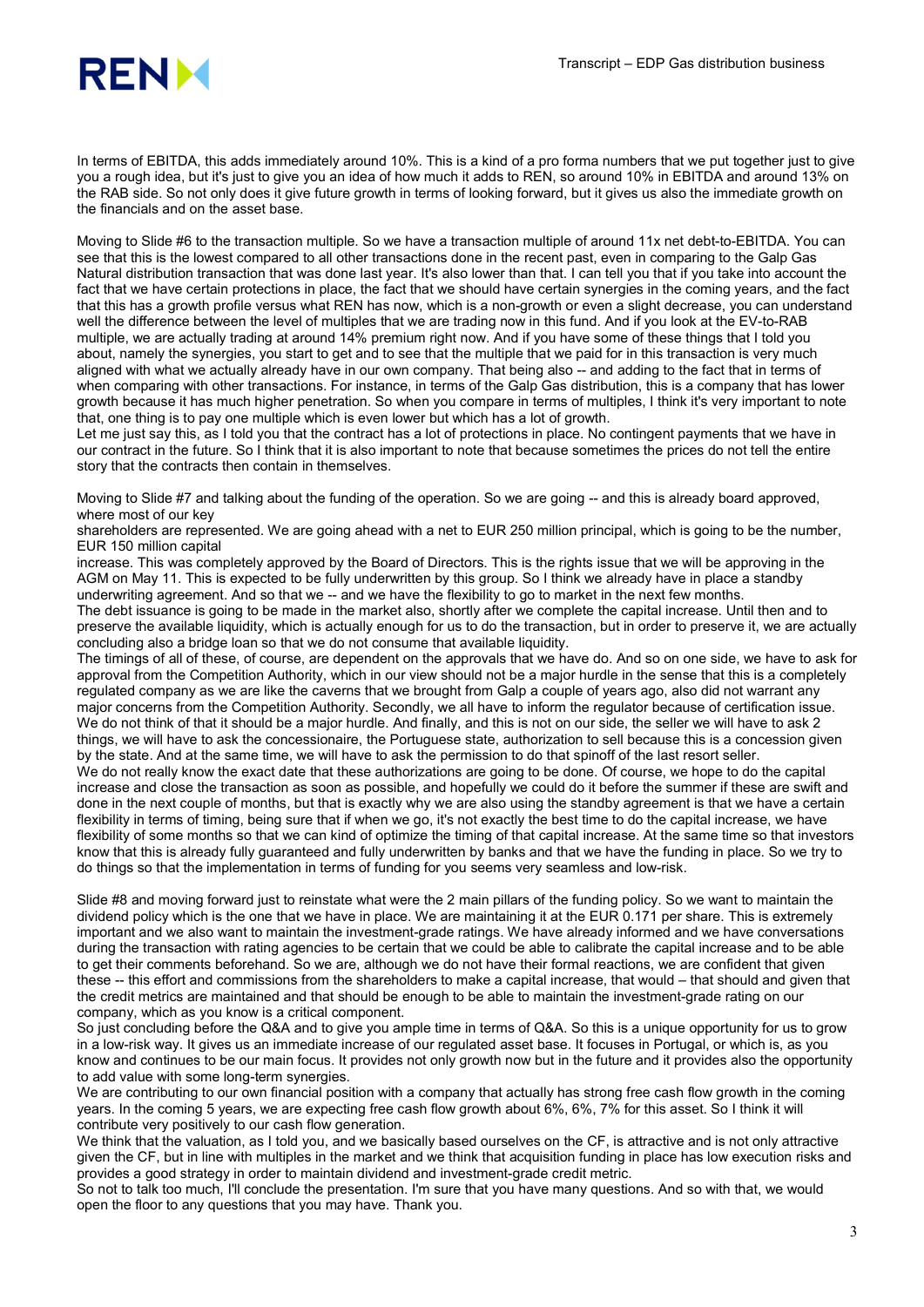

## Q&A

Fraser Andrew McLaren - BofA Merrill Lynch, Research Division - Director

Just wondering, please, if you can add a little bit more color for us on the scale and the timing of the synergies that you envisage. Are these likely to be mainly OpEx synergies? You specifically mentioned in the presentation these may be available over the longer term. So just wondering when we can expect to see those making an impact and what the costs achieved might be, please.

## Gonçalo Morais Soares

Hello. Thank you for the question. I mean, I think that Ana can give you a little bit more color. These are basically synergies of, I'd say, 3 types. One is on central function contract, we believe that we may achieve some synergies there. Secondly, some of these synergies related to personnel, either again, more support functions personnel or other personnel. And thirdly, it's O&M contracts not only on the size of EDPG as well as REN.

We are -- I don't want to give you an exact number, I can give you that it has a sizable amount in terms of value. Our COO, Joao Conceicao, is also going over it. It's a little bit premature to give you an exact number of that. What we can tell is that there are several suppliers that's in terms of CapEx and O&M are common, so we think that we can optimize things on that front. And so I think that there is a good size in terms of synergies on a per annum basis. And some of them we may achieve more on the medium term, shorter to medium term, others will take a little bit longer.

And but we do believe that it has a nice impact on the accounts. And I will give you a little bit more color. I'd say then on a personal level, but we do believe that this is a good component in terms of valuation.

#### António Seladas - Intermoney

My question related within -- with capital increase. So I think that if you cancel the dividend this year and next year to be probably enough to avoid the capital increase. So I would like to hear your comments. And the second one is related with - why you kept -- I'm puzzled why capital increase has to be underwritten because I think that you are buying assets as you mentioned that are very -- you are very keen on the asset. So I don't see the point to return this capital increase. I think as a result to shareholders, I'm assuming these shareholders or the cost shareholders will enjoy the capital increase. So I don't see the point. Could you comment on it, please?

## Gonçalo Morais Soares

Sure. Thank you for the questions, Antonio. I mean, as I told you, maintaining the dividend policy for us is a key component in terms of our public business plan. So we didn't really go through our mind to cancel it. I understand your point, but I think that a lot of the investors would not appreciate that strategy.

It makes more sense for us to do that and to show that commitment and our main shareholders that are in the board and that voted this – this decision also have that view that they would prefer to reinforce their commitment and vote this capital increase rather than to go down that route.

We had other routes, but we think that this was the one that fits best with our public commitments and with our investor base. The second thing in terms of the underwriting, is to give an additional safety for the investors. I tend to agree with you that this is not a very large capital increase and this is, I'd say, a low-risk in size capital increase. And we also talked about it and considered it. The main thing is that since there is a few months of delay and that we sell, that we have to wait for those authorizations coming from the regulatory side, we felt that we really wanted to avoid at any cost the risk of execution and be certain that on the investor side, you feel that this is a very out-of-the-box kind of safe funding alternative and capital increase that we are already kind of -- it's already done, so it's already guaranteed. And so that we don't really have that overhang and that concern in terms of waiting for the capital increase to be done.

So that's why we have done it. And we hope that with this capital increase in this way, instead of reducing the dividend we can actually increase the size and the market cap of the company, we can increase the free float and we can increase the liquidity, which I think at the end of the day is all good things for the investors versus using -- not paying dividends for that part.

## Sara Piccinini – Mediobanca

The first question is on EDP Gas financials for 2017. Can we assume a lower contribution of EBITDA for 2017 following the gas regulatory review?

And therefore an EBITDA closer to EUR 45 million than EUR 50 million? And can we also assume -- this is the data from EDP presentation -- that the D&A are at about EUR 15 million. And finally, if it is possible to have an indication of the net debt to EBITDA of the company. And another question is, when the company will be consolidated and when we can expect the full EPS contribution. From 2018?

#### Gonçalo Morais Soares

So I mean, there is some, I'd say nonrecurrings and things that move from one year to other. We are not going to give you specific guidance on 2017. But -- Ana will be able to give -- to go through with you on that figure. In terms of the net debt, it has basically no net debt, the company, so it has around, let's say, less than EUR 10 million or around EUR 10 million of net debt, so it's basically 0 net debt that the company has. And I think that in terms of EPS, yes, I think that only in '18 you'll be able to because even if we close in June or July then you will not have the full EPS in place for this year.

So I don't know if the question of about the retail related also in terms of what you are calculating in terms of multiple or not. I can tell you that in terms of multiple, we are pretty comfortable with that 11x multiple, and I think that when you compare it with our own multiple, not only are we having synergies that you should have, there are certain protections in the contract that actually makes that multiple slightly more attractive. And then I think that the key thing is that you are comparing a company,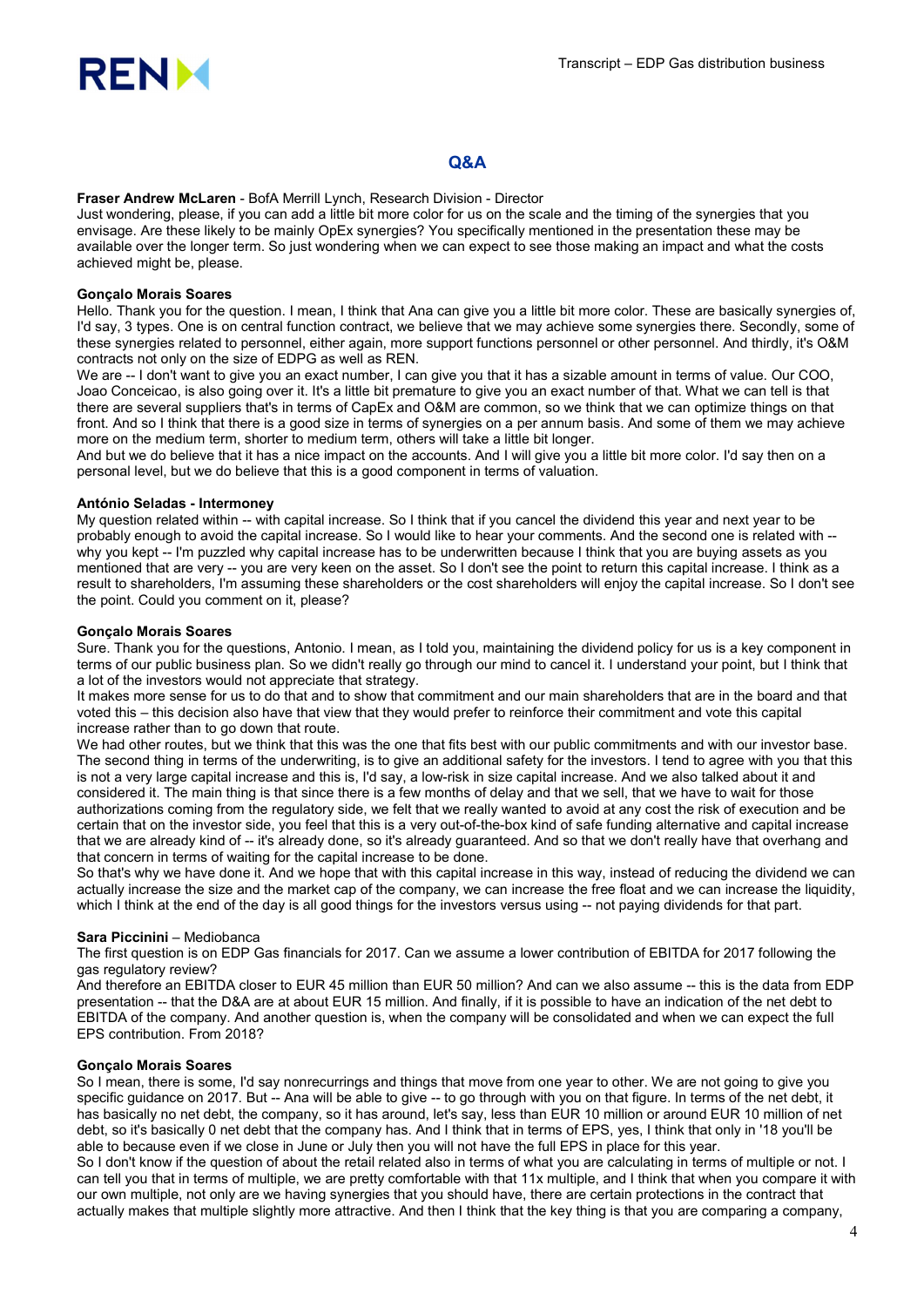

REN, in this case that has no growth embedded in it with a company which actually has a 6% to 7% free cash flow growth in the coming years. And that as you know, when you change that and you put that in the multiples, actually we did that exercise, we actually went to our model and actually did that exercise to see what the impact would be on our own multiple at REN. It has a significant effect, and that makes this transaction and this price be, in our opinion, quite attractive and quite in line not only with our below recent transactions, but also quite in line with the multiples which REN is actually trading in the market right now.

## Sara Piccinini

And sorry, if I may, as a follow-up -- as a follow -- I apologize if you had said, already, but the RAB growth of EDP Gas, you said about 4%, correct?

#### Gonçalo Morais Soares

No, this is not what we said. It's not the RAB growth. What I was saying to the 4% is the growth in terms of the connection points. Okay.

## Sara Piccinini

Okay.

#### Gonçalo Morais Soares

So every year the connection points are going to be growing in the next 5 years around 4%.

#### Sara Piccinini

Okay. And the RAB growth...

#### Rodrigo Costa

In that penetration -- with that penetration that we were referring to in terms of Lisboagas, we do not think that it will reach the penetration, and that is not what we have in our model. We are not foreseeing that it will reach the same penetration that we have in Lisbon because in Lisbon historically, we had natural gas already infrastructured for many more years. But I think it will in the next 10, 15 years catch up to it quite well. You were going to ask something, I'm sorry?

## Sara Piccinini

No, sorry. If it's possible to know the RAB growth, but...

#### Gonçalo Morais Soares

We can send you that figure later, but it doesn't grow that much because you are growing the connection points, but you are already amortizing the older CapEx. So what you'd see as RAB growth is mostly with the transaction itself, we got EUR 450 million on that order. It's not -- you will not see as much in RAB growth. But as I told you, what you will see is on free cash flow growth, that is going to be growing at a very nice pace, 7-something-percent in the next few years.

#### António Seladas – Intermoney

Sorry, just I'm assuming that when we booked Electrogas 2 or 3 months ago, you were all having studying these projects. So that is not the kind of asset that just appears right now. Can you confirm it, please?

#### Rodrigo Costa

Well, Antonio, we don't think the time to -- sometimes to do a precise transaction. We have been in the market for a long, long time researching and we always said that we would never compromise on our strategy principles to get the deal done. It's, of course, this was something that was in our radar, especially in the last few months. And today, the only thing we can tell you is, we are very, very happy with the natural gas investment.

We believe and we went through that, that makes a lot of sense.

But the same way, this one does and we could not -- there was no reason for us to try to abort the first one neither to go and into this ones. We had time to negotiate. It was a quite dynamic process, we believe for the reasons that Gonçalo already went through, we believe we did, we came to a good solution in at least on our side and we believe it should be on the other side the same, otherwise we would not be able to sign it. And it's absolutely aligned with what -- with our mission as a board. We need to make sure we create long-term value. We know the characteristics of the

REN main business that will still be the REN main business. It's not a growing business and then that's why we decided into be very serious about signing the right type of offering.

Both Electrogas and EDP Gas are 2 operations that they are absolutely in line with what we announced, we want to do it. And for sure, there is always different solutions for financing for the long term. But this is the ones we picked. We evaluated all the options, we decided going through the strategy that we described and you have it on your desks and we feel very happy with that, and we are really very committed to make it work.

It's good to be in a situation where we are because we have very open discussions about the topic. And as I said in the very beginning, there was no urgency for us to go left or right. We had time to decide, we had time to negotiate. We are doing something that we believe it's going to create value and it's on the best interests for all our shareholders and stakeholders to be honest.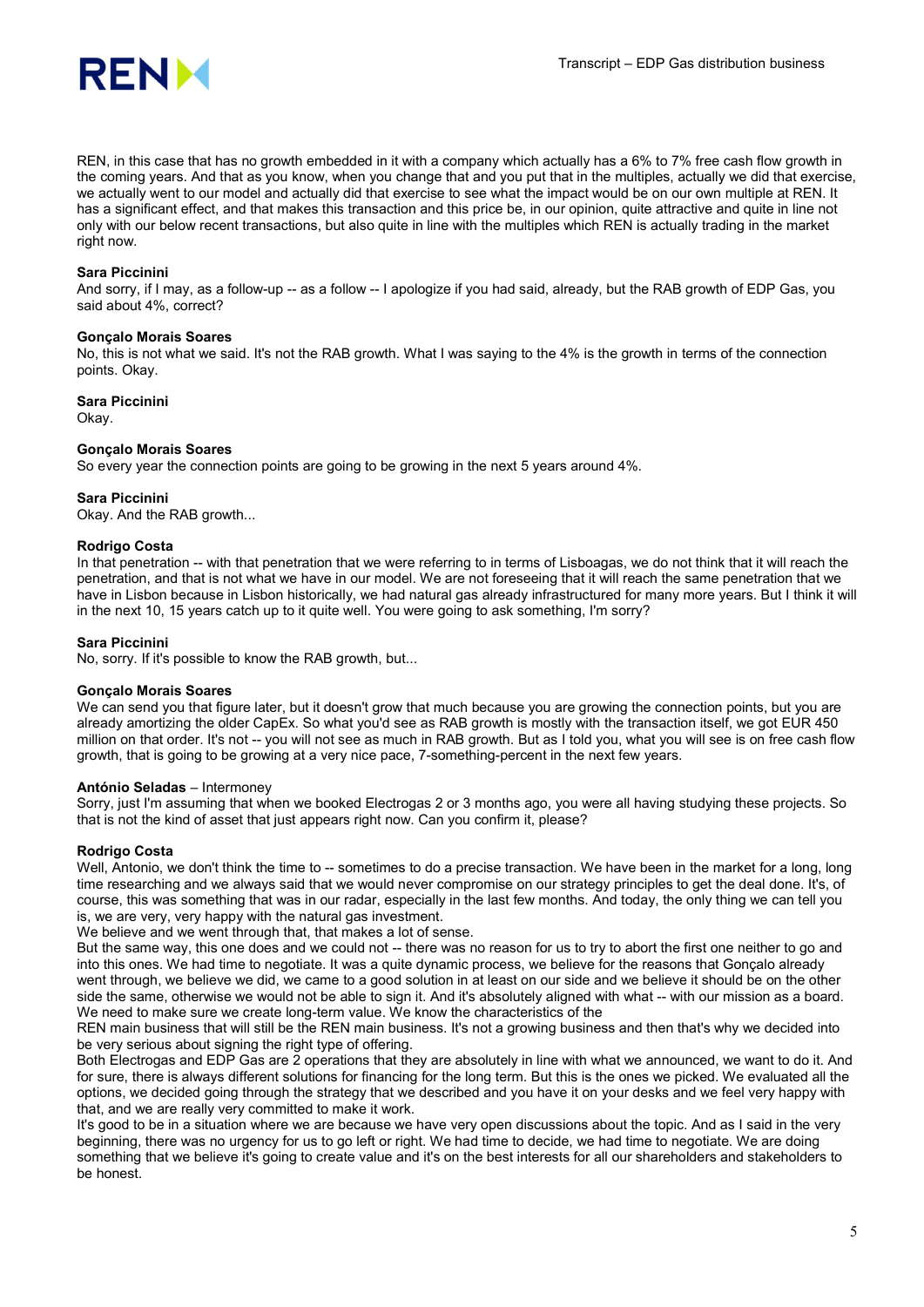

## Sofia Cordeiro – CaixaBI

I would like to ask a couple of questions. Can you elaborate a little bit on the CapEx expected you would address the assets. You referred EUR 20 million per year. Is it the same similar level you expect to keep? Can you elaborate on growth CapEx and maintenance CapEx going forward? And in terms of the market share that this asset represents, does it pose any risk in terms -- do you see any risk coming from regulatory issues on the approval of the deal? Regarding the comparable multiples, can you actually give us some colors of comparable RoR is of the other transaction? Meaning, to put the deal-to-deal into perspective in terms of the returns. And regarding the current main shareholders, you mentioned that the deal was actually sanctioned or approved by the board. Do you have any comments whatsoever regarding the commitment for the current shareholders to come through on the rights issue? And that's basically it.

## Gonçalo Morais Soares

Let me address the first questions and Rodrigo will take the last one. So basically CapEx, which was around EUR 22 million-EUR 23 million last year, should be more or less on average around EUR 17 million in the next few years. I would say those are mostly expansion CapEx, maintenance CapEx is very low and IT CapEx is very low also. So I would say 90-somethingpercent should be more or less expansion CapEx. '17, '16 should be more or less if not completely flat number, but should be more or less. Second thing on the market share, I mean, these are regulated concessions. They don't really have market share. So they are concessions that where you operate, you are completely, I'd say, small monopoly in terms of it, that's why they are regulated. So in Lisbon, you only have 1 company. In Porto, you only have 1 company. So these are by regions, we are not competing and that being said, and if that was also the intent of your question, since this is a completely regulated - - this is a completely regulated transaction and assets, we don't foresee any issues from the competition. So this is something, which are own assets is regulated. Everything is approved, regulated in terms of remuneration, approved in terms of investments. So actually it's perhaps the best place for it to be, is with us. I think we are already a regulated company with no agility or we cannot be present in the market to sell. So I think actually in terms of approvals, it's a better situation now than it is before. But that is for the regulator and for the government to comment.

In terms of multiples, to let you know, so in terms of and these sales, basically, as I told you the rates of return in using the model are very similar to our owns with a small spread. We looked at many comparable multiples in terms of comparable transactions, as we showed you. I'd say that the most comparable one is the one with the Galp Gas distribution company. As we said, in that case, we are actually with a lower multiple in a company with a higher growth. And we believe actually the contract is perhaps even on the safer side, but that we don't know and we bought control. So we're actually with many things that work in favor in terms of valuation towards this comparable transaction. And we have at the same time a lower multiple, not only in terms of EV/EBITDA, but also in terms of RAB.

In terms of the other multiples, as I told you, I think we looked at what this asset was being valued by analysts before when it was in EDP and the transaction sales bode well and spec well against those value. And of course, analysts in those cases tend to undervalue a little bit to the asset. But in the cases where they actually valued the asset as a transaction potential, we are well below those numbers that those analysts considered.

I already explained to you why, in looking at our own sector, the EV/EBITDA looking at our multiples -- at our comparables in Europe is below. Our own is at those 8.4x or 8.5x, and I explained to you why this multiple actually is also pretty good compared to that, namely because of the growth, and as I said, and to reinforce, we simulated our own model and we simulated with these kinds of growth perspectives and the multiple moves enormously and not only because of that, but because of the cost savings and other protections that we have in the contract.

And the EV to RAB is, as I told you, completely in line with our own trading multiple as of now and very much below what other transactions were recently done. So in terms of valuation, we are, I'd say, pretty comfortable. We think that the model that we used is not an aggressive model in terms of assumptions, actually is in some cases a little bit conservative. So we are very kind of safe and we believe in the valuations that we buy it.

Relative to the shareholders (inaudible) want to comment?

## Rodrigo Costa

Yes. And as we said, what we can share is the fact that we have full support from the board, and of course, some of the board members they are close some of the shareholders who proposed them, they are not independent. And what we can say is that we have full support, we are all excited about moving forward. And we approved the proposals we have in the table today. Other than that, it's up to the shareholders to decide how they want to communicate, what they want to do. For sure, we are very optimistic in all the process. And we are set to have something smooth going on. And again, this is -- this was a board decision.

## Fraser Andrew McLaren - BofA Merrill Lynch, Research Division - Director

Just a quick follow-up please, if I may. At the time of the Electrogas acquisition, you very helpfully gave us a steer for the level of earnings accretion that you expected. Can you share with us your thoughts on this acquisition, please?

## Rodrigo Costa

Can you answer the question?

## Gonçalo Morais Soares

Yes, we can give you. So there isn't a lot of earnings accretion. So there is a very small -- actually a reduction in EPS for this transaction, which is not in our view very relevant. The relevant thing is that we are maintaining the dividend policy, which given the capital increase will actually increase the dividend yields that investors will get out of this investment, that's on the short, medium-term kind of perspective. So we are maintaining and fulfilling that.